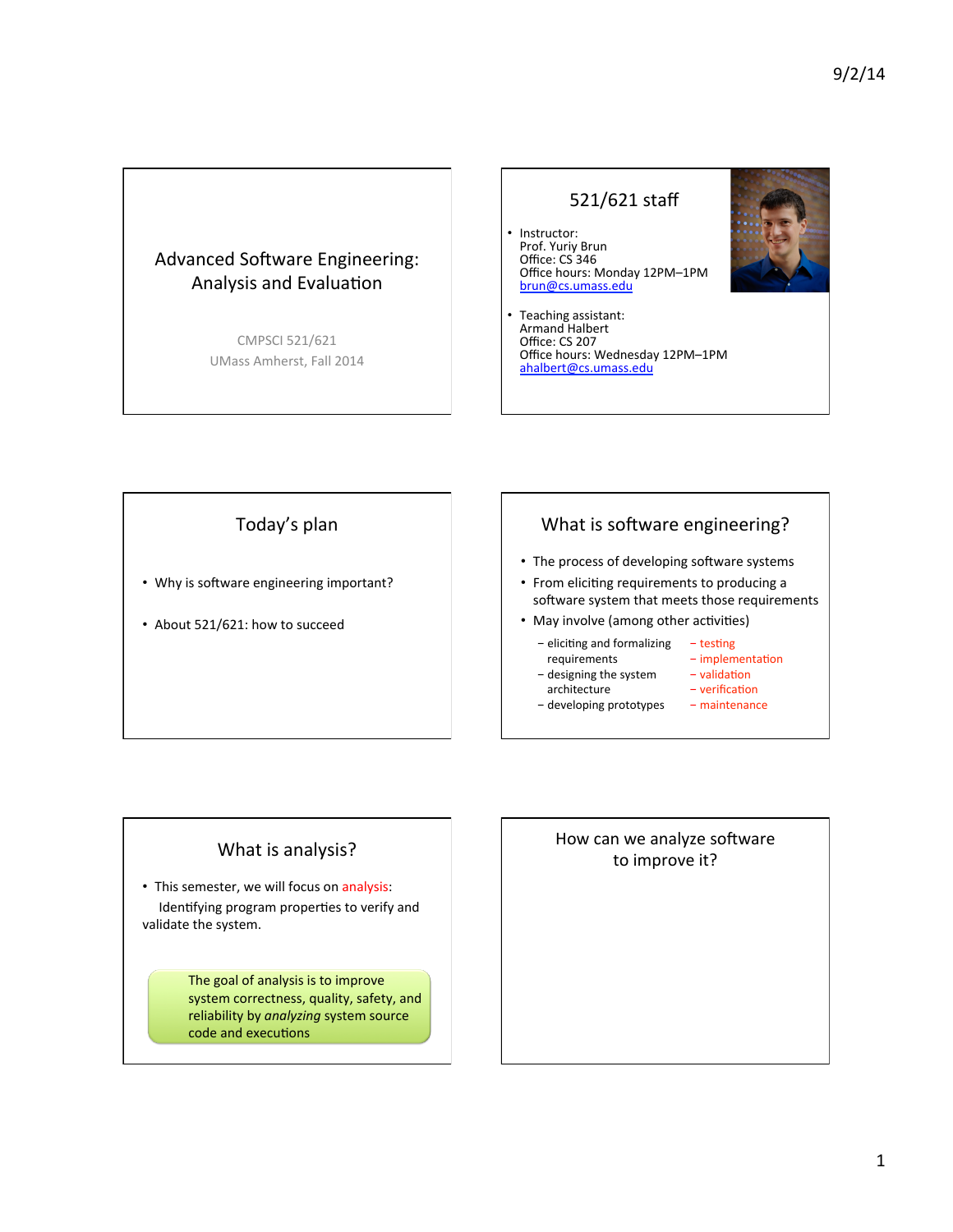#### How can we analyze software to improve it?

- static analysis looks at the source code to prove properties about the software
- dynamic analysis looks at the executions to infer properties about the software
- testing examines executions for correctness

#### Why bother improving software?

#### Why bother improving software?

- Software is important: It runs our lives! – medical devices
	- cars, airplanes, factories
	- try living a day without software
- Software is complex, which leads to poor quality systems (e.g., bugs).

How complex is software?



# Measures of complexity: – lines of code – number of classes - number of modules – module interconnections and dependencies – time to understand  $-$  # of authors

– … many more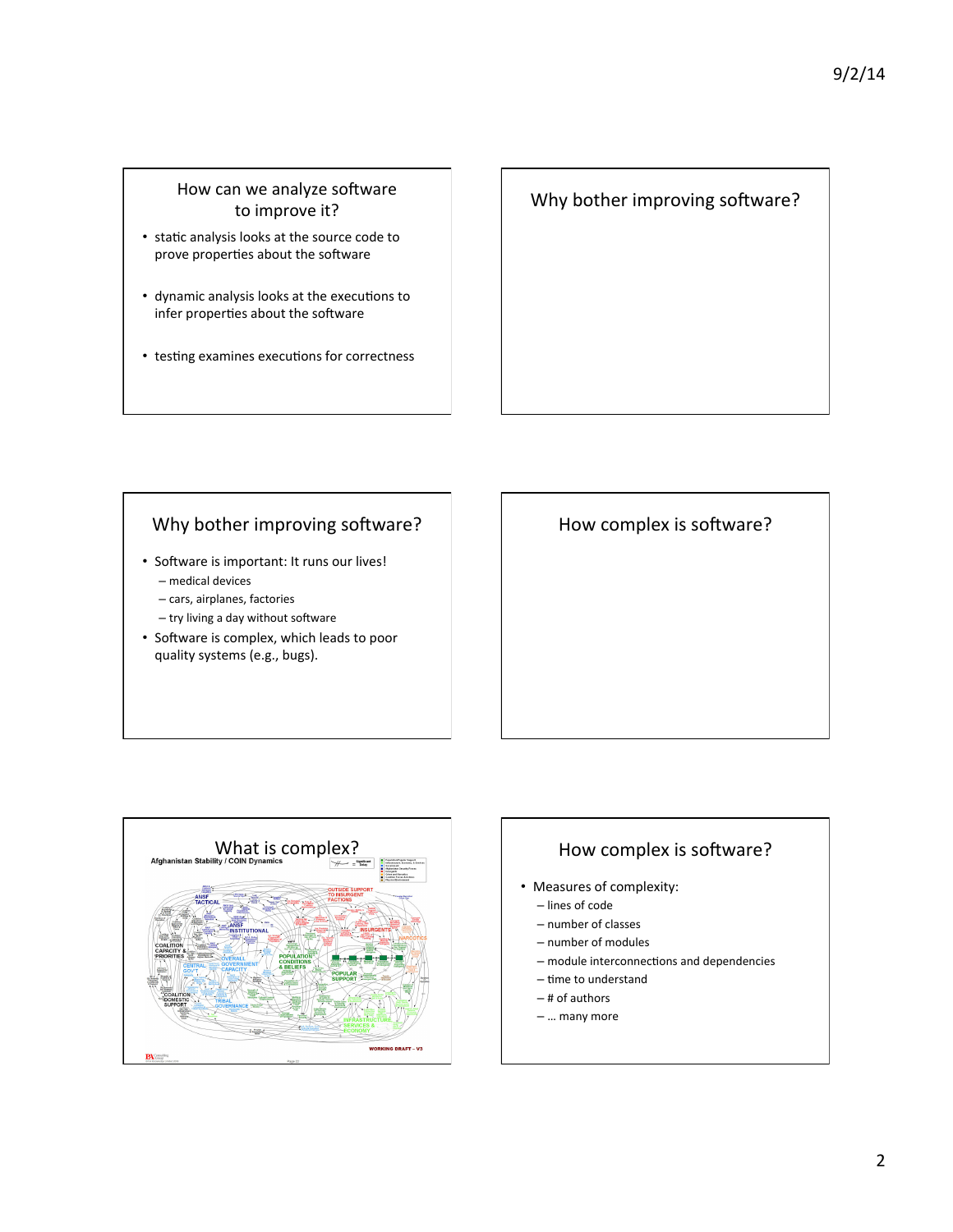# How complex is software?

• Measures of complexity:

– lines of code Windows Server 2003: 50 MSLoC

– number of classes Debian 5.0: 324 MSLoC

- number of modules
- module interconnections and dependencies
- $-$  time to understand
- $-$  # of authors
- … many more

#### How big is 324 MSLoC?

- 50 lines/page ⇒ 6.5M pages
- 1K pages/ream ⇒ 6.5K reams
- 2 inches/ream ⇒ 13K inches
- 13K inches ≈ four times the height of this building
- 5 words/LoC @ 50 wpm  $\Rightarrow$  32M min  $\approx$  61 years

And we don't just want random words, we want compiling code!

#### Managing software development

- Requirements
- Design
- Implementation
- Testing
- Maintenance

#### Ad-hoc development

- Creating software without any formal guidelines or process
- Advantage: easy to learn and use!
- Disadvantages?

#### Ad-hoc development disadvantages

- Some important actions (testing, design) may go ignored
- Unclear when to start or stop each task
- Scales poorly to multiple people
- Hard to review or evaluate one's work

The later a problem is found in software, the more costly it is to fix.

#### Why is software engineering important?

- Organizes the work effort
- Improves software quality
- Improves development efficiency
- and many more reasons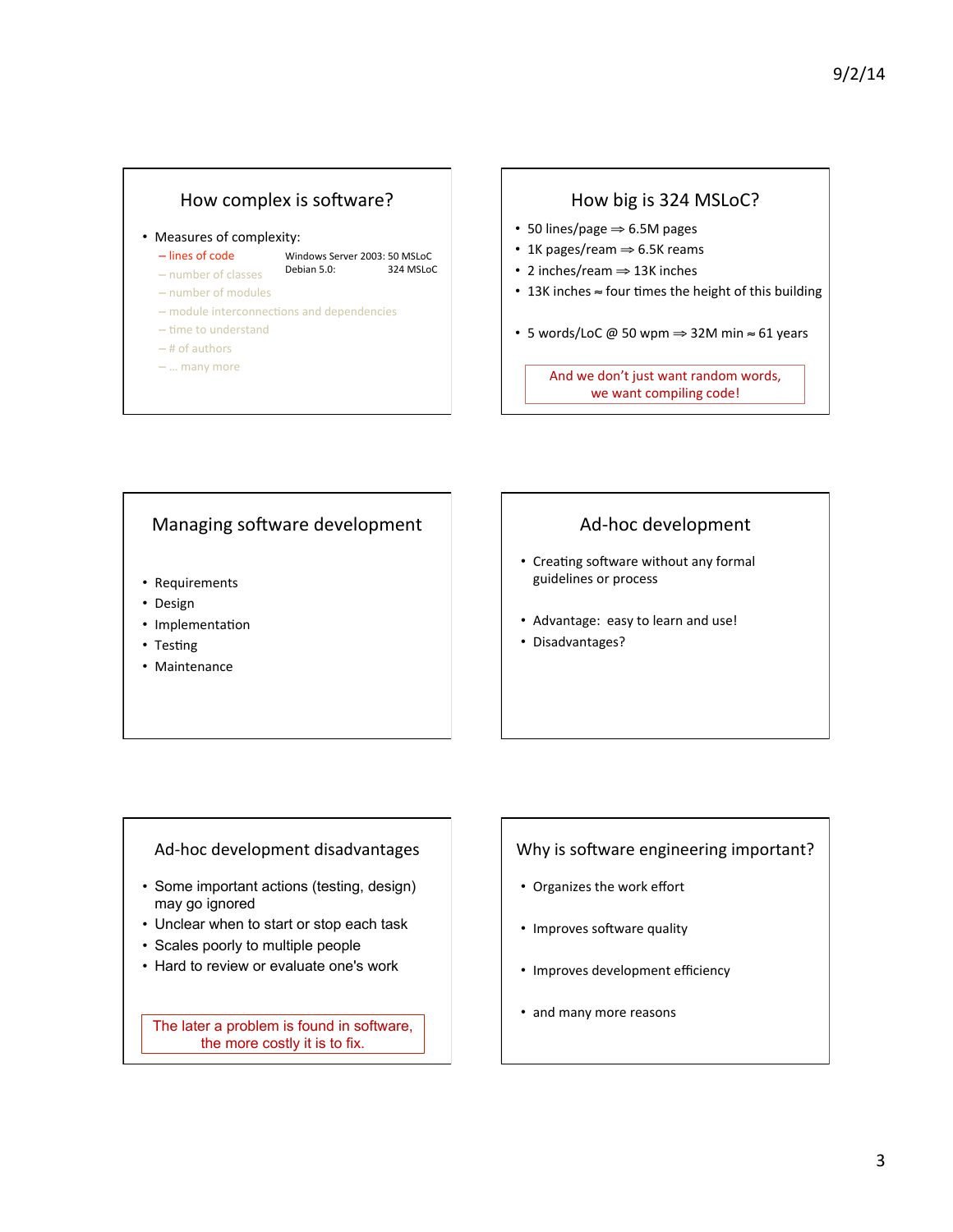## Today's plan

• Why is software engineering important?

ØAbout 521/621: how to succeed 

#### The bigger picture

- CMPSCI 320: Introduction to software engineering: How to build a software system
- CMPSCI 520/620: Advanced software engineering: process
- CMPSCI 521/621: Advanced software engineering: analysis and evaluation

#### 521/621

- Focus on state-of-the-art techniques for program analysis
- State-of-the-art means exploring research
- Students will learn the latest techniques in improving software quality
- Students will advance the state-of-the-art by developing their own techniques!

## 521/621 website

http://cs.umass.edu/~brun/class/CS521.621

- Schedule, all logistics information, assignments, etc.
- Assignment submission and grades will be done via Moodle: http://moodle.umass.edu

## How are 521 and 621 different?

- 621: Core for PhD students
- 521: Elective for Bachelor's students

If you think you might get a PhD at UMass, you probably want to take 621